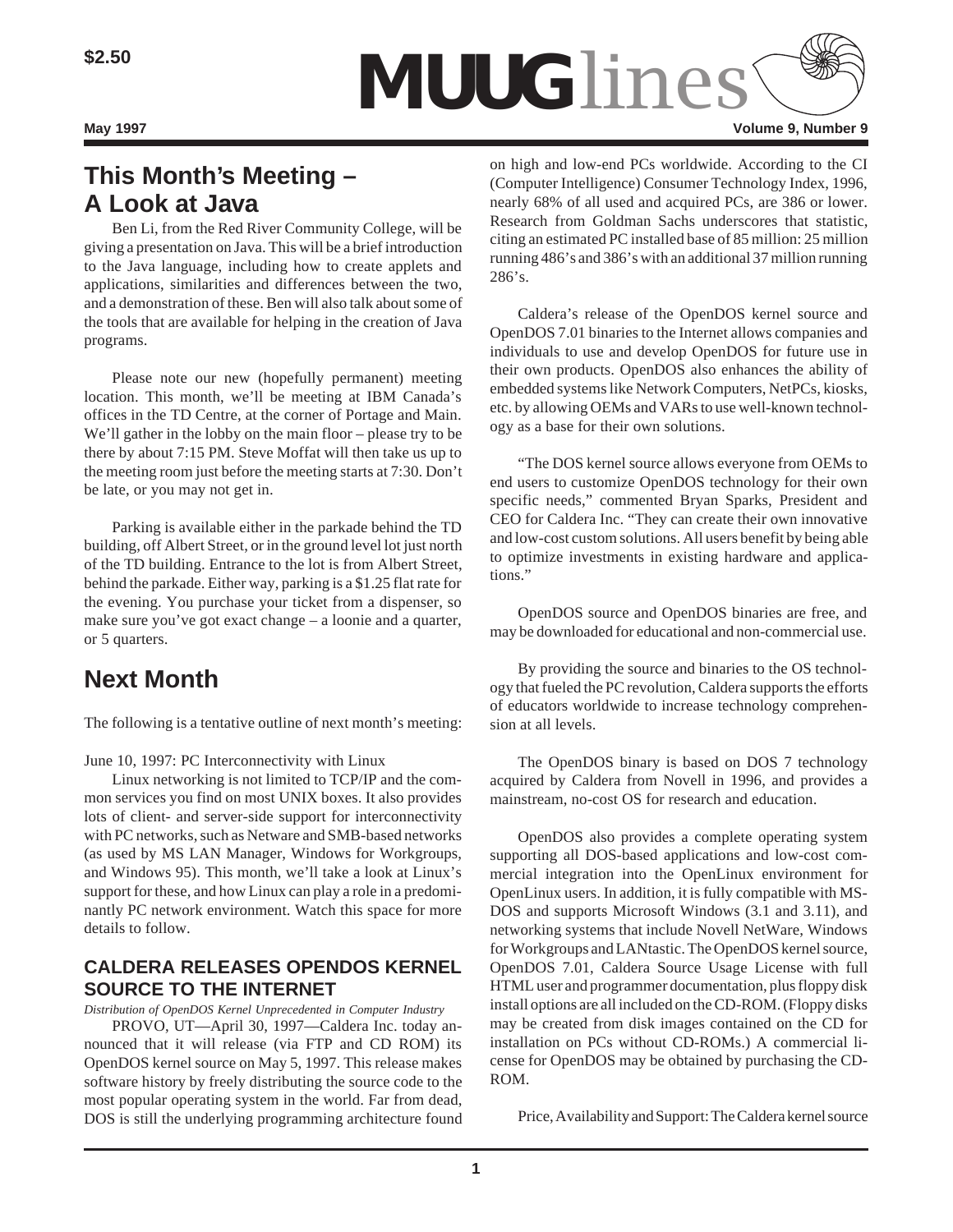### **Volume 9, Number 9 May 1997**

and OpenDOS 7.01 will be available at a special introductory price of \$19.99 (in the US and Canada) until June, 15 1997. After June 15, 1997, the CD-ROM containing both components will be sold for \$29.99 US. Volume commercial licenses are also available.

Caldera does not provide users of OpenDOS with technical support via Email, telephone or other means, beyond the free support offered from the Caldera web site at: http://www.caldera.com/.

To purchase the CD containing the OpenDOS kernel source and OpenDOS 7.01, and for more information about Caldera products and technologies, please call  $+1$  (800) 850-7779 in the United States, +44 (0) 1264 333600 in Europe, or +1 (801) 269-7012 outside of the United States and Europe.

Please send E-mail to "orders@ caldera.com" and visit Caldera's web site at http://www.caldera.com/

Caldera, Inc. provides economical solutions that glue and extend new and existing computer systems, including NetWare , Sun Solaris, SCO UNIX , Novell IntraNetWare, and Microsoft Windows NT , to each other and the Internet. Caldera uses its own technological and marketing resources to leverage technologies including the Linux operating system created by independent developers worldwide, and the OpenDOS product line. For more information about Caldera products and technologies, please call +1 (800) 850-7779 in the United States,  $+44$  (0) 1264 333600 in Europe, or +1 (801) 269- 7012 outside of the United States and Europe.

### **SOLID desktop for Linux offered free of charge to developers**

Solid Information Technology Ltd today announced a campaign targeted

at the community of Linux developers. Between March and September 1997 Linux enthusiasts will be presented with a free personal version of the robust SQL database engine SOLID Server. Numerous commercial and non-commercial web sites are joining Solid Information Technology Ltd in this program by letting their web visitors download the free SOLID Desktop from their site.

Linus Torvalds, the creator of Linux, comments on the initiative: "This generous offer from Solid is warmly welcomed in the Linux community, and I share the enthusiasm of my fellow Linux developers around the globe. Solid's campaign manifests the mutual benefits commercial and non-commercial groups may have."

"With this campaign we want to show our appreciation of the voluntary efforts that are so characteristic of the Linux community," states Artturi Tarjanne, President of Solid Information Technology Ltd. "In just a few years, Linux has grown from an academic exercise into a commercially viable solution. Today, some of the hottest software development projects on earth are Linux based. Those highly mission-critical systems need a robust, commercial database management system, and we've got it. And if anybody is in doubt regarding the care-free nature of SOLID Server, we offer free technical support until the end of April 1997."

The SOLID Desktop for Linux is offered free of charge for anyone to download from numerous web sites around the world. The licence is for personal and development use. Solid offers free technical support until the end of April 1997. Users can at any time choose to upgrade the software to the commercially available SOLID Server for client/server applications and SOLID Web Engine for web applications.

SOLID Server is also available on other Unix systems and on all Windows platforms.

SOLID Server is a unique product by Solid Information Technology Ltd, a privately held innovator of breakthrough database technologies. SOLID Server database components are in embedded use in web sites, diesel engines, elevator control systems, point of sale systems, travel agency systems, sales force automation systems, and many more.

### **Further information**

To download your own copy of SOLID Desktop for Linux, access http:/ /www.solidtech.com/linuxfre.htm to find a site near you. Free technical support over e-mail is available until the end of April 1997 at mailto:linuxsupport@solidtech.com.

For other inquiries, please contact Mr Iko Rein, mailto: iko.rein@ solidtech.com or fax to +358-9-4774 7390. Solid Information Technology Ltd, http://www.solidtech.com.

SOLID Server is a trademark and the SOLID logo is a registered trademark of Solid Information Technology Ltd.

### **Linux Gets Bad Press?**

By now, many of you will have already seen, or at least heard of, an article about Linux in the London *Sunday Times*, on April 20th, 1997. This article was, to say the least, definitely unflattering to Linux and its users.

If you haven't seen the article, it can be found on the Web at The Times Internet Edition (http://www.thetimes.co.uk/news/pages/sti/97/04/20/ stiinnsnd01001.html?1007000).

The article calls Linux a "nasty piece of digital scurf" that can only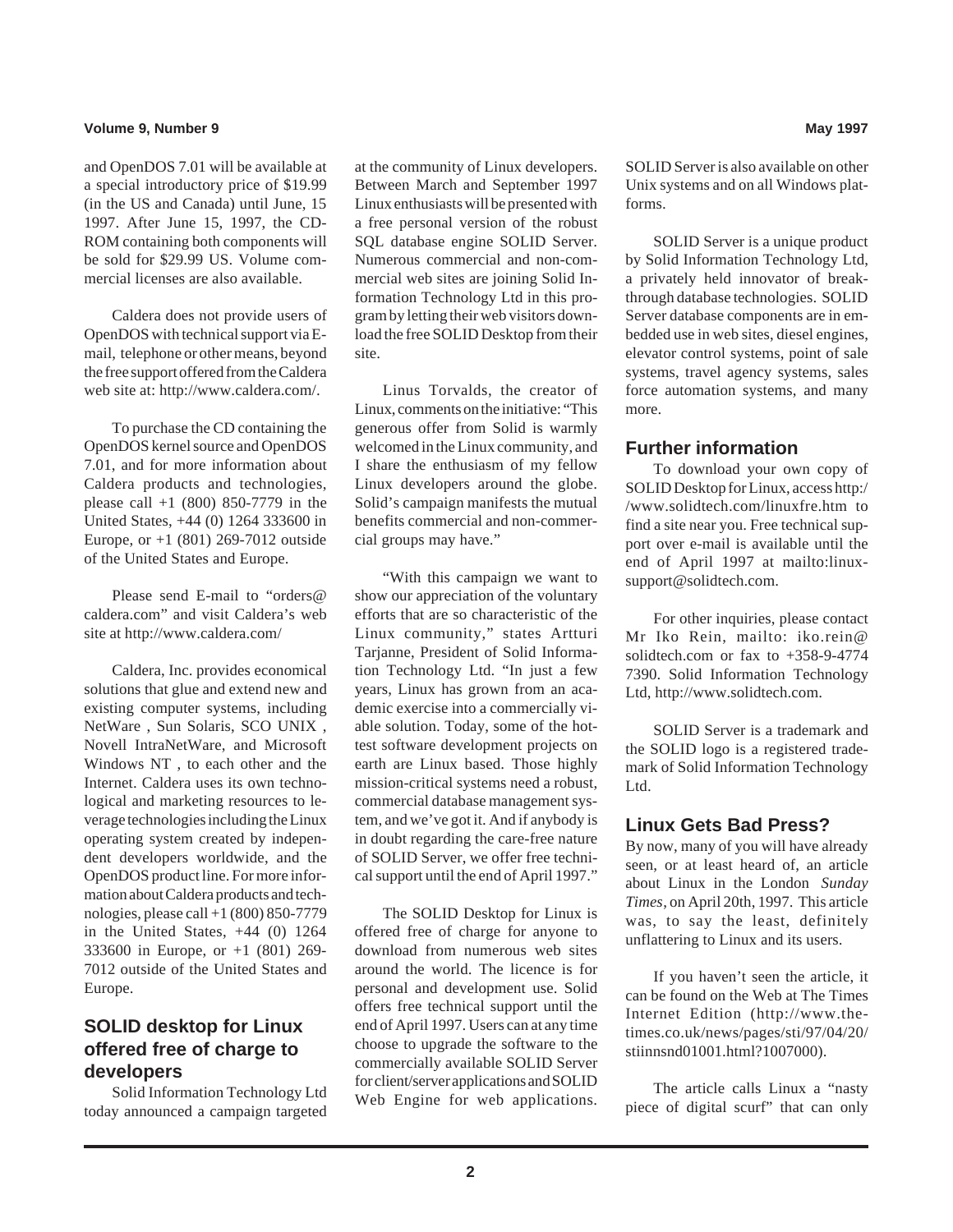appeal to "a certain breed of bug-eyed computer user," and suggests that people "avoid it at all costs."

Any article that dismisses Linux as a passing fad is clearly misinformed and potentially harmful to the reputation of Linux as a serious operating system. So what's the best way to respond to this article?

Not at all.

As Bruce Perens, Debian Project Leader, says:

"I urge Linux users and developers to *not* respond to this article. When you're in a fight with an idiot, it's difficult for other people to tell which one the idiot is." (from comp.os. linux.announce)

Keep in mind that Linux has experienced bad press before. When Bill Machrone made some minor factual errors in a less than glowing article about Linux, he says:

"I started receiving E-mails from Linux users minutes after my column was posted on PC Week Online, informing me of my mistake. [...] They got nasty. One of the subject lines read: "You're a dork." Another message began with, "You're a moron. Plain and simple"  $\lceil \ldots \rceil$ 

"Which makes me ponder anew why people adopt this damned-if-youdo, damned-if-you-don't attitude. Perhaps some Linux advocates regard it as their private club. Maybe they don't want mainstream attention." (From Up Periscope, in PC Week [http:// www.pcweek.com/opinion/1104/ 04mach.html])

The Linux community shouldn't let history repeat itself. The thrust of David Hewson's article in the *Times* is that all Linux users are immature geeks. If we respond to him with the venom we may feel his article deserves, then that's

exactly how we'll look, and we'll have played right into his hands.

If you do feel the need to respond, make sure your responses are:

- calm
- reasonable
- factual
- polite
- free from insults and profanity

Make sure that the *Times* realizes that the Linux community is composed of rational adults. Respond to his article in a way that will show Linux users in a good light, or please, for all our sakes don't respond at all.

> Thank you. Michael Montoure

(P.S. I've just received a copy of a letter sent to the Times by Professor Attila Mate, of Brooklyn College, that I feel represents a good approach to take with this issue, and with his permission, I've reproduced it here.)

To respond to the Sunday Times article, you can reach David Hewson at an77@dial.pipex.net or the Times editors at editor@the-times.co.uk.

### **Linux, the PC program from hell**

*David Hewson, London Sunday Times* WAS I the only one who broke into a scream of terror when I looked at this month's copy of Personal Computer World? There, staring out from a free CD-Rom on the cover was the program from hell, and all you needed to do to let it take over your PC was double click a couple of times and kiss goodbye to your sanity.

The nasty piece of digital scurf in question is known as Linux and there are plenty of sad types who will tell you it is the future of personal computing. Do not fall for this bizarre line in geek thinking.

### **May 1997 Volume 9, Number 9**

Even Personal Computer World, after making it so easy to enter the twilight zone without a return ticket, saw fit to enter a few caveats in the fine print. Linux, it said, came with a serious health warning. Don't even think about it, the magazine said, unless you are technically proficient and have backed up all your PC files beforehand.

Yes, but we know what the average PC user is like. He never reads the words, he just slings in the CD-Rom, clicks on the install icon, and hopes for the best. And if you are now looking at a blank screen with a few impenetrable commands where you once had a working PC, then all I can say is: "You have only yourself to blame."

Linux, for the uninitiated, is a version of that old computer donkey known as Unix. If you need to run big computer Unix tasks then it is, I am told, not a bad solution at all. Equally, if you believe there is no point in doing easily something you can achieve the long way round, it is doubtless the way to go.

Imagine a tougher version of MS-Dos – where the commands are even harder to memorise and less forgiving of errors – and you are starting to get there. And if you want to cheat a little, you can put on a pseudo-graphical front end and – bingo – you might just manage to turn a modern Windows NTcapable PC into a passable imitation of Windows 3.1 circa 1992.

However, to read some publications, you might think that Microsoft's Bill Gates is quivering in his boots at the idea that Linux will do what IBM and Apple never managed to achieve – kick Windows off the everyday desktop. Really? Well, no. Linux is flavour of the month with the geek community for two reasons – it's free, and it's not from Microsoft.

For a certain breed of bug-eyed